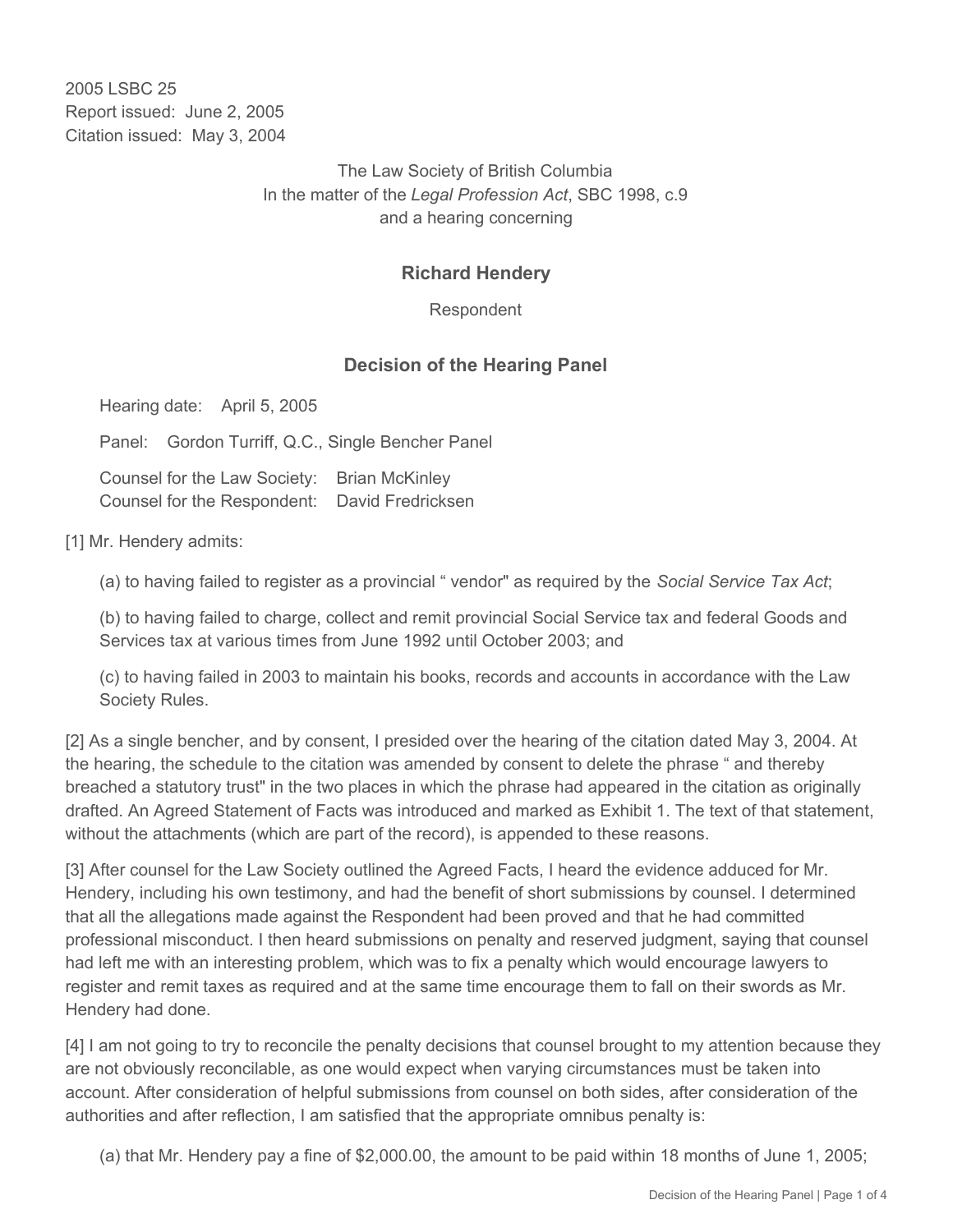(b) that Mr. Hendery pay costs of \$2,500.00, the amount to be paid within 24 months of June 1, 2005;

(c) that Mr. Hendery provide two years of quarterly reports, as proposed by Mr. Fredricksen in his written argument, the first such report to be provided by June 30, 2005 or by such other date before August 31, 2005 as may be agreed by counsel; and

(d) that Mr. Hendery provide a report on each of April 1, 2006 and April 1, 2007, again as proposed by Mr. Fredricksen, confirming that Mr. Hendery is abiding by all Law Society accounting rules.

[5] The fine I have fixed is more than Mr. Hendery hoped to have to pay and the costs are, perhaps, less than the Law Society would want him to pay. The fine is higher because the misconduct persisted over a long period of time. Fortunately Mr. Hendery did the right thing in the end by making a clean breast of it but he ought to have done so much sooner than he did. The costs are lower because Mr. Hendery has admitted his guilt, thereby lessening to some extent the burden of the work required to complete the prosecution. But it must also be remembered that the Law Society had to incur the expense of the audit about which Ms. Fairburn reported on October 30, 2003 (Tab 2 of the Agreed Statement of Facts). Plainly, on the evidence of his practice circumstances, Mr. Hendery needs the time to pay I have given him.

## **AGREED STATEMENT OF FACTS**

1. Richard Roy Hendery was called to the Bar in Nova Scotia on January 10, 1975. He was later called to the Bar in British Columbia on January 9, 1987.

2. Mr. Hendery has continually practiced law as a sole practitioner in British Columbia from 1987 until the present. From 1998, he has practiced law on a part-time basis.

3. By letter to the Ministry of Finance and Corporate Relations, Consumer Taxation Branch dated October 1, 2003, Mr. Hendery disclosed that he had not registered as a vendor under the *Social Service Tax Act*, since June 1, 1992. Mr. Hendery sent a copy of that letter to The Law Society of British Columbia on October 2, 2003. **[Attachment 1]**

4. In his letter to the Ministry of Finance, Mr. Hendery admitted that he had opened 115 private client files which were not exempt from provincial sales tax (PST) between June 1, 1992 and the date of his letter. He admitted that on those files he had either not collected PST, he had collected PST but used the funds for other purposes, or he had collected PST and he was still holding the funds. Mr. Hendery also disclosed that he had failed to remit some goods and services tax (GST) to the federal government.

5. On October 2, 2003, Mr. Everett, Q.C., Chair of the Discipline Committee, made an Order pursuant to Rule 4-43 of the *Law Society Rules* authorizing an investigation of the books, records and accounts of Mr. Hendery. On October 16, 2003, Ms. Adrienne Fairburn, a Certified General Accountant, conducted an investigation of Mr. Hendery' s books, records and accounts. She provided an Audit Report on October 30, 2003. **[Attachment 2]**

6. Mr. Hendery wrote to the Ministry of Finance on October 23, 2003 with a copy to the Law Society of B.C. He attached a spreadsheet to his letter detailing all revenue earned by him from June 1992 to October 2003. In that letter, he acknowledged that he was responsible to pay GST and PST which he had collected but failed to remit. **[Attachment 3]**

7. The Law Society forwarded a copy of the Audit to Mr. Hendery on November 25, 2003 for his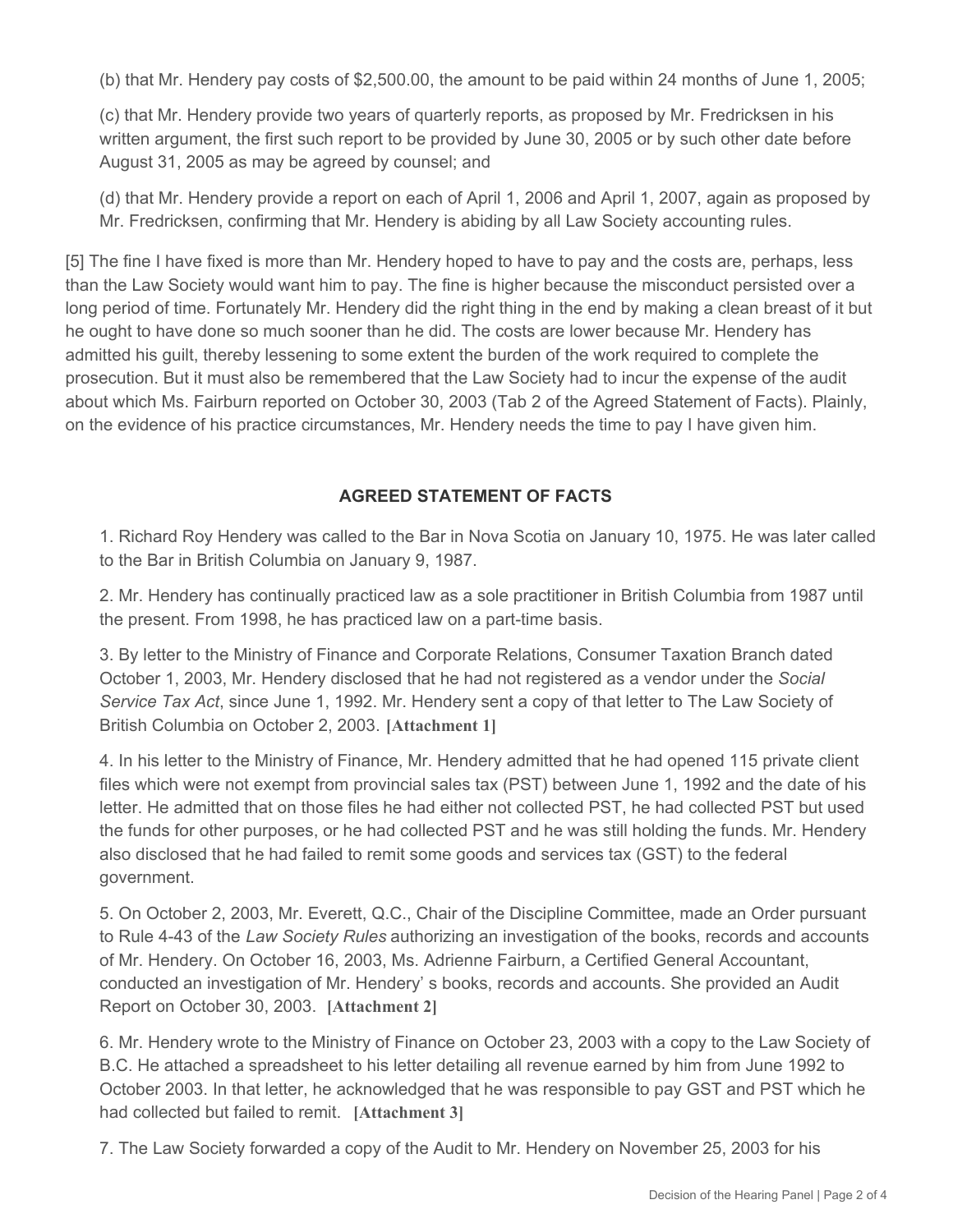comment. In a letter dated December 21, 2003, Mr. Hendery agreed with many of the findings in the Audit Report **[Attachment 4]**. In his letter, Mr. Hendery admitted:

" There was a time when I used tax money for my own expenses. I breached a statutory trust. I also breached a duty to my clients to pay the tax as required by law. … "

8. Mr. Hendery registered as a vendor pursuant to the *Social Service Tax Act* on October 10, 2003. He provided a copy of his registration certificate to the Law Society of British Columbia with the letter dated December 21, 2003. **[Attachment 5]**

9. By letter dated January 31, 2004, Mr. Hendery provided the Law Society with copies of an assessment of the Minister of Provincial Revenue. That assessment indicated that he was required to pay \$6,439.35 to cover PST collected during the period from November 1, 1997 to July 31, 2003. In his letter, Mr. Hendery indicated that he had made a payment of \$500 on January 31, 2004 and that he had a reasonable expectation to eliminate the PST arrears and refund all clients by the end of 2004.

## **[Attachment 6]**

10. By letter dated October 1, 2004, Mr. Hendery provided the Law Society with correspondence between the Canada Customs and Revenue Agency and himself over the GST arrears. He stated in his letter that he calculated that he should owe CCRA \$4,142.49, but they have indicated that he owes them \$20,682.35. In his letter, Mr. Hendery indicated that he would confirm with CCRA the correct amount owing and would try to work out a schedule of payments with them. **[Attachment 7]**

11. In October of 2002, Mr. Hendery collected \$974 in fees from a client (S.S.) on a criminal matter, but failed to charge and collect GST and PST from the client. This oversight was pointed out to Mr. Hendery by Adrienne Fairburn during her investigation into Mr. Hendery' s books and records. Mr. Hendery acknowledged that he had failed to charge and collect both PST and GST on those billings and agreed to immediately rectify the oversight.

12. Between June 1, 1992 and October 1, 2003, Mr. Hendery did not register as a vendor with the Consumer Taxation Branch of the Ministry of Finance, as required by the *Social Service Tax Act*.

13. Between June 1, 1992 and October 1, 2003, Mr. Hendery collected funds from clients for the payment of PST. He failed to hold some of those funds for remittance, and he failed to remit those funds in payment of PST as required by the *Social Service Tax Act*. Between December 31, 1997 and July 31, 2003, the funds collected by Mr. Hendery for PST which he did not remit totaled \$5,046.45.

14. Between May 1, 1996 and October 31, 2003, Mr. Hendery collected funds from clients for the payment of GST. He failed to hold some of those funds for remittance, and he failed to remit some of those funds in payment of GST as required by the *Excise Tax Act*. For that time period, the total amount of GST collected but not remitted by Mr. Hendery is not certain. Mr. Hendery has calculated a total of \$4,142.49.

15. In 2003, Mr. Hendery failed to maintain his books, records and accounts in accordance with part 3, division 7 of the *Law Society Rules*. In particular:

(a) Mr. Hendery failed to add and balance each Trust and General cash book at least monthly, as required then by Rule 3-64. On October 16, 2003, his Trust cash book covering the period from April 9, 2003 to October 9, 2003 had not been added and balanced, and his General cash book covering the period August 15, 2003 to October 3, 2003 had not been added and balanced;

(b) Mr. Hendery did not maintain an accounts receivable ledger or any other suitable system to